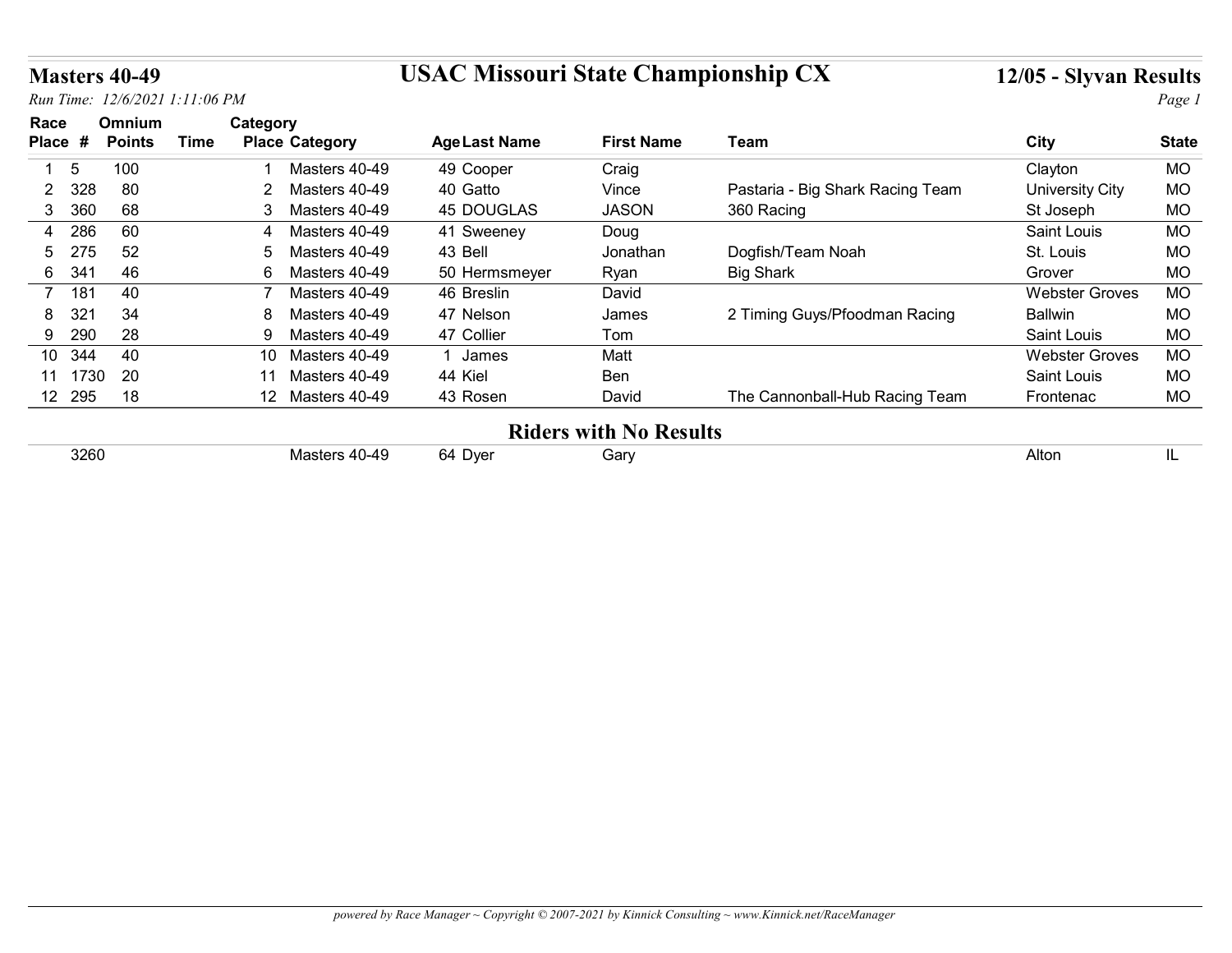## Masters 50-59 USAC Missouri State Championship CX 12/05 - Slyvan Results

|                       | <b>Masters 50-59</b> |                                |                                 | <b>USAC Missouri State Championship CX</b> |                               |                                     | 12/05 - Slyvan Results |                        |
|-----------------------|----------------------|--------------------------------|---------------------------------|--------------------------------------------|-------------------------------|-------------------------------------|------------------------|------------------------|
|                       |                      | Run Time: 12/6/2021 1:11:06 PM |                                 |                                            |                               |                                     |                        | Page 1                 |
| Race                  | Omnium               |                                | Category                        |                                            |                               |                                     |                        |                        |
| Place #               | <b>Points</b>        | <b>Time</b>                    | <b>Place Category</b>           | <b>Age Last Name</b>                       | <b>First Name</b>             | Team                                | City                   | <b>State</b>           |
| 6<br>$\overline{1}$   | 100                  |                                | Masters 50-59                   | 51 Morgan                                  | Michael                       | <b>Big Tree Cycling</b>             | Columbia               | <b>MO</b>              |
| 9<br>$\overline{2}$   | 80                   |                                | 2 Masters 50-59                 | 51 Quindry                                 | Paul                          | Midwest Oral Surgery/GCC            | St. Louis              | <b>MO</b>              |
|                       | 68                   |                                | 3 Masters 50-59                 | 52 Bobelak                                 | Michael                       | <b>Quantum Racing Development</b>   | St. Louis              | <b>MO</b>              |
| 3 288                 |                      |                                | Masters 50-59<br>4              | 51 Kobush                                  | Travis                        |                                     | Martinsburg            | <b>MO</b>              |
| 101<br>4              | 60                   |                                |                                 |                                            | Scott                         |                                     | Columbia               | <b>MO</b>              |
| 5                     | 52<br>3300           |                                | Masters 50-59<br>5              | 57 Frey                                    |                               |                                     |                        |                        |
| 307<br>6              | 46                   |                                | 6 Masters 50-59                 | 57 Young                                   | Dan                           |                                     |                        |                        |
| 340<br>$\overline{7}$ | 40                   |                                | $\overline{7}$<br>Masters 50-59 | 52 Westerbeck                              | <b>Brett</b>                  | The Cannonball-Hub Racing Team      | St. Louis              | MO                     |
| 8 300                 | 34                   |                                | 8 Masters 50-59                 | 56 Klages                                  | James                         | Pastaria - Big Shark Racing         | St Louis               | <b>MO</b>              |
|                       |                      |                                |                                 |                                            |                               |                                     |                        |                        |
| 317                   |                      |                                | Masters 50-59                   |                                            | <b>Riders with No Results</b> |                                     | Saint Louis            |                        |
|                       | 3350                 |                                | Masters 50-59                   | 52 Phillips<br>51 Kohanyi                  | Timothy<br>Dennis             | <b>US Military Endurance Sports</b> | Columbia               | <b>MO</b><br><b>MO</b> |

| 317  | Masters 50-59 | 52 Phillips | imothy | <b>US Military Endurance Sports</b> | Saint Louis | <b>MO</b> |
|------|---------------|-------------|--------|-------------------------------------|-------------|-----------|
| 3350 | Masters 50-59 | 51 Kohanvi  | Dennis |                                     | ;olumbia    | <b>MO</b> |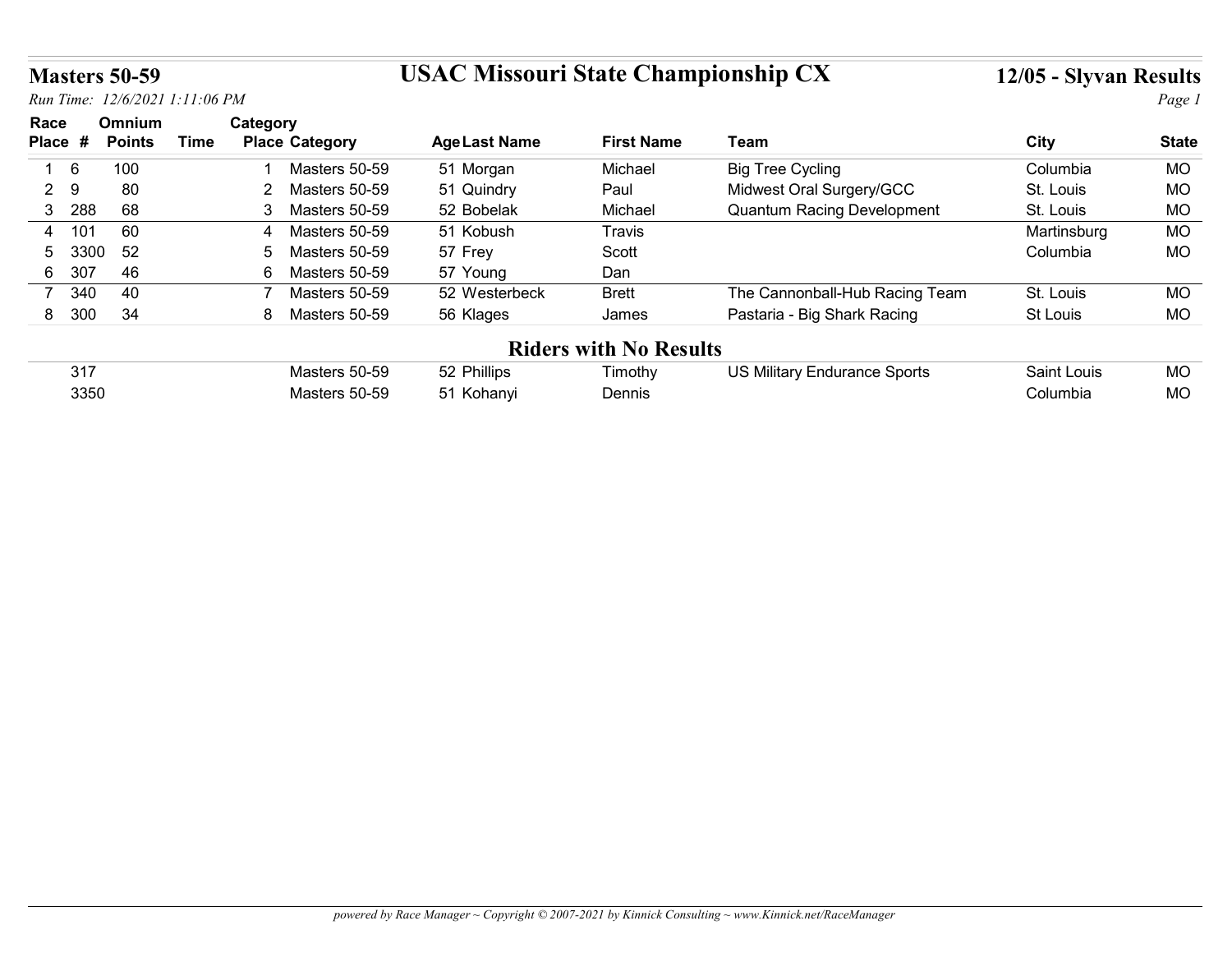## Masters 60+ USAC Missouri State Championship CX 12/05 - Slyvan Results

| Masters 60+                             |                                |                                                  | <b>USAC Missouri State Championship CX</b> |                               |                                | 12/05 - Slyvan Results                |                 |
|-----------------------------------------|--------------------------------|--------------------------------------------------|--------------------------------------------|-------------------------------|--------------------------------|---------------------------------------|-----------------|
|                                         | Run Time: 12/6/2021 1:11:06 PM |                                                  |                                            |                               |                                |                                       | Page 1          |
| Race<br>Place #                         | Omnium<br><b>Points</b>        | Category<br><b>Time</b><br><b>Place Category</b> | <b>Age Last Name</b>                       | <b>First Name</b>             | <b>Team</b>                    | <b>City</b>                           | <b>State</b>    |
|                                         | 100                            |                                                  |                                            |                               |                                |                                       |                 |
| 326<br>289                              | 80                             | Masters 60+<br>$\overline{2}$<br>Masters 60+     | 64 Dyer<br>63 Braet                        | Gary                          | Velo Force                     | Alton                                 | IL<br>MO        |
| $\overline{2}$<br>323<br>3 <sup>1</sup> | 68                             | 3 <sup>1</sup><br>Masters 60+                    | 62 Faust                                   | Dana<br>Bernd                 |                                | Clayton<br>Dardenne Prairie           | <b>MO</b>       |
| 283<br>4                                | 60                             | Masters 60+<br>4                                 | 63 McCann                                  | Terry                         | Pastaria Big Shark Racing      | Manchester                            | <b>MO</b>       |
| 284<br>5.                               | 52                             | Masters 60+<br>5                                 | 63 Schwantner                              | James                         | Pastaria/Big Shark             | St. Louis                             | <b>MO</b>       |
|                                         | 46                             | 6<br>Masters 60+                                 | 62 Stika                                   | Mark                          | Team Noah dogfish              | St Louis                              | MO              |
|                                         | 40                             | $\overline{7}$<br>Masters 60+                    | 61 Roberts                                 | Dennis                        | <b>Christian Cycling</b>       | Wildwood                              | <b>MO</b>       |
| 296<br>6<br>331<br>$\overline{7}$       |                                | 8 Masters 60+                                    | 76 Behring                                 | George                        | St. Louis Cycling Club         | Chesterfield                          | <b>MO</b>       |
| 8 308                                   | 34                             |                                                  |                                            | <b>Riders with No Results</b> |                                |                                       |                 |
|                                         |                                |                                                  |                                            |                               | Pastaria-Big Shark             | Chesterfield                          | <b>MO</b>       |
|                                         |                                |                                                  |                                            |                               |                                |                                       |                 |
| 23                                      |                                | Masters 60+                                      | 69 McAllister                              | Tim                           |                                |                                       |                 |
| 51                                      |                                | Masters 60+                                      | 65 Clervi                                  | Art                           |                                | Fulton                                | MO              |
| 55<br>315                               |                                | Masters 60+<br>Masters 60+                       | 65 Gaddis<br>65 Farrell                    | Gary<br>Craig                 | <b>Big Shark</b><br>Velo Force | <b>University City</b><br>Saint Louis | MO<br><b>MO</b> |

| nn<br>∠∪ | Masters 60+ | 69 McAllister | Tim   | Pastaria-Big Shark | Chesterfield                   | <b>MO</b> |
|----------|-------------|---------------|-------|--------------------|--------------------------------|-----------|
|          | Masters 60+ | 65 Clervi     | Art   |                    | $\overline{\phantom{a}}$ ulton | MO        |
| .55      | Masters 60+ | 65 Gaddis     | Garv  | <b>Big Shark</b>   | University City                | <b>MO</b> |
| 315      | Masters 60+ | 65 Farrell    | Craig | <b>Velo Force</b>  | Saint Louis                    | <b>MO</b> |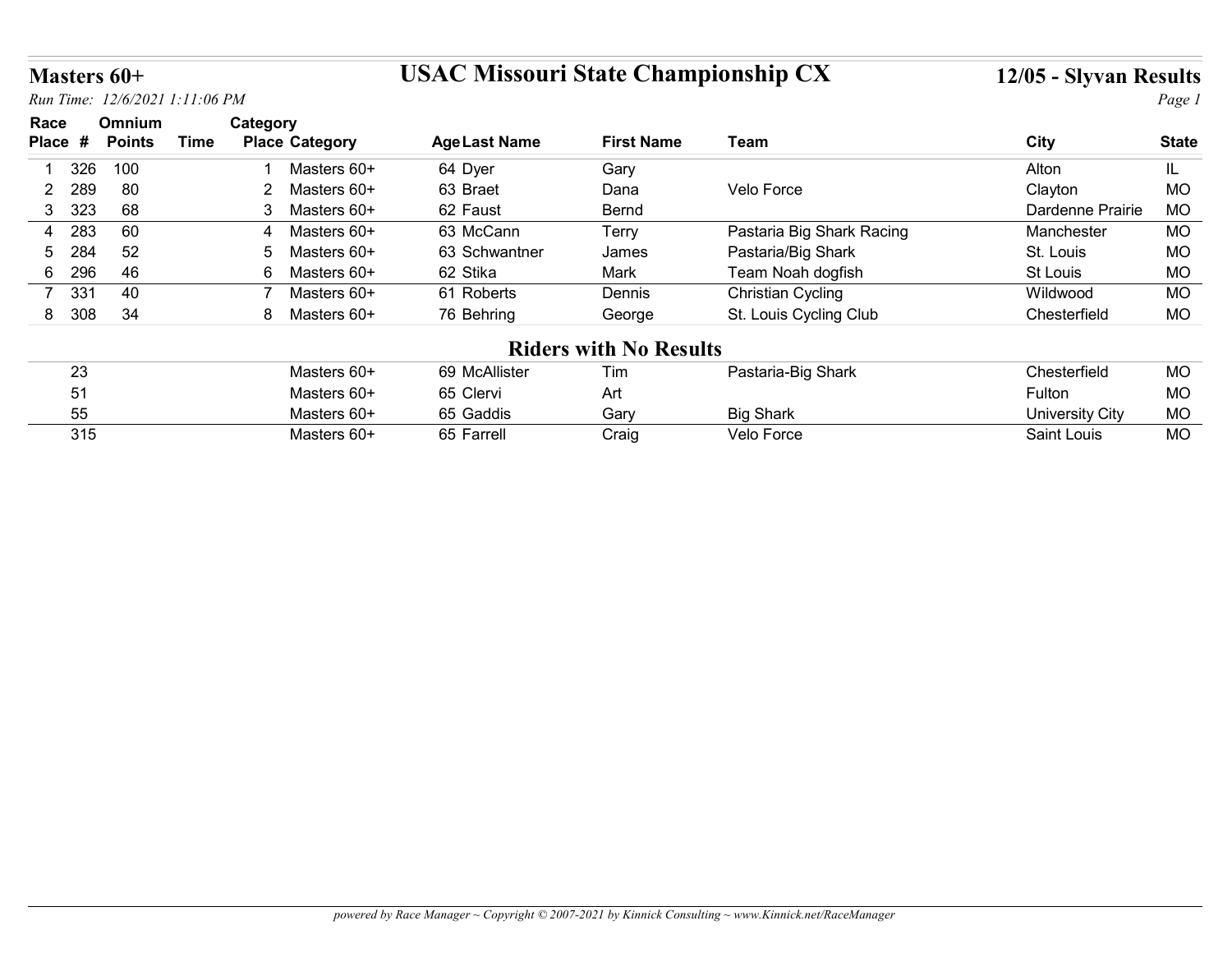## Single Speed USAC Missouri State Championship CX 12/05 - Slyvan Results

| <b>Single Speed</b> |                         |                                |          |                                  | <b>USAC Missouri State Championship CX</b> |                   |                                   | 12/05 - Slyvan Results |              |
|---------------------|-------------------------|--------------------------------|----------|----------------------------------|--------------------------------------------|-------------------|-----------------------------------|------------------------|--------------|
|                     |                         | Run Time: 12/6/2021 1:11:06 PM |          |                                  |                                            |                   |                                   |                        | Page 1       |
| Race<br>Place #     | Omnium<br><b>Points</b> | <b>Time</b>                    | Category | <b>Place Category</b>            | <b>Age Last Name</b>                       | <b>First Name</b> | <b>Team</b>                       | <b>City</b>            | <b>State</b> |
| 298<br>-1           | 100                     |                                |          | Single Speed                     | 40 henry                                   | peat              | Barf-O-Rama/Ride Finds/Poor Lemmy | St Louis               | <b>MO</b>    |
| 2 280               | 80                      |                                |          | 2 Single Speed                   | 29 Kukla                                   | <b>Brian</b>      |                                   | Columbia               | <b>MO</b>    |
| 3 301               | 68                      |                                |          | 3 Single Speed<br>4 Single Speed | 42 Ogilvie                                 | Scott             | Rockwell / Rise Above Cycling     | St. Louis              | MO           |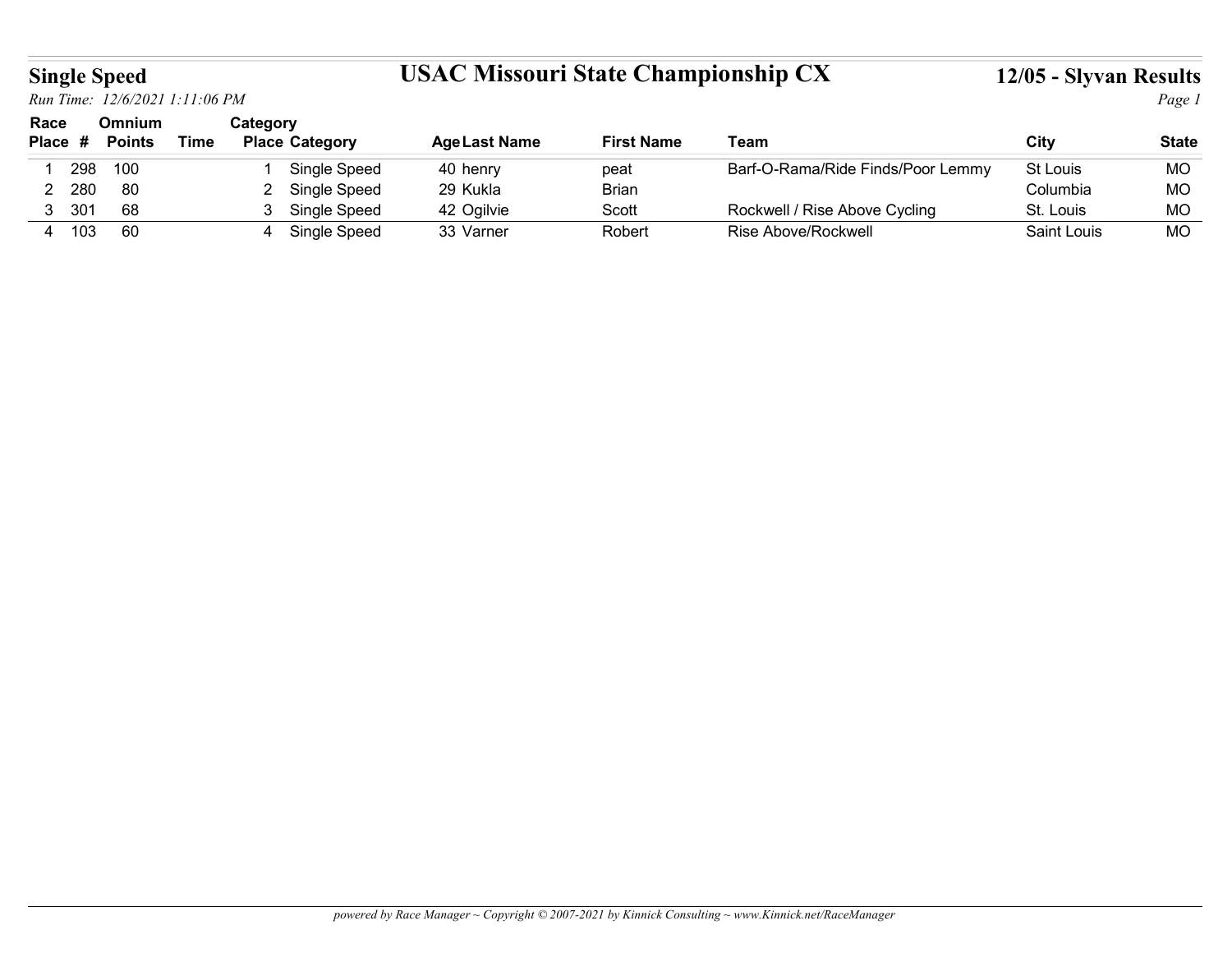## Junior Men 13-14 USAC Missouri State Championship CX 12/05 - Slyvan Results

| <b>Junior Men 13-14</b>        |               |             |                                    | <b>USAC Missouri State Championship CX</b> |                   |              | 12/05 - Slyvan Results |              |
|--------------------------------|---------------|-------------|------------------------------------|--------------------------------------------|-------------------|--------------|------------------------|--------------|
| Run Time: 12/6/2021 1:11:06 PM |               |             |                                    |                                            |                   |              |                        | Page 1       |
| Race                           | Omnium        |             | Category                           |                                            |                   |              |                        |              |
| Place #                        | <b>Points</b> | <b>Time</b> | <b>Place Category</b>              | <b>Age Last Name</b>                       | <b>First Name</b> | Team         | <b>City</b>            | <b>State</b> |
| 397                            | 100           |             | Junior Men 13-14                   | 14 Lembke                                  | Carter            |              | Columbia               | MO           |
| 194<br>2 <sup>7</sup>          | 80            |             | Junior Men 13-14<br>2 <sup>1</sup> | 15 Merlin                                  | Sawyer            | <b>MICDS</b> | St Louis               | <b>MO</b>    |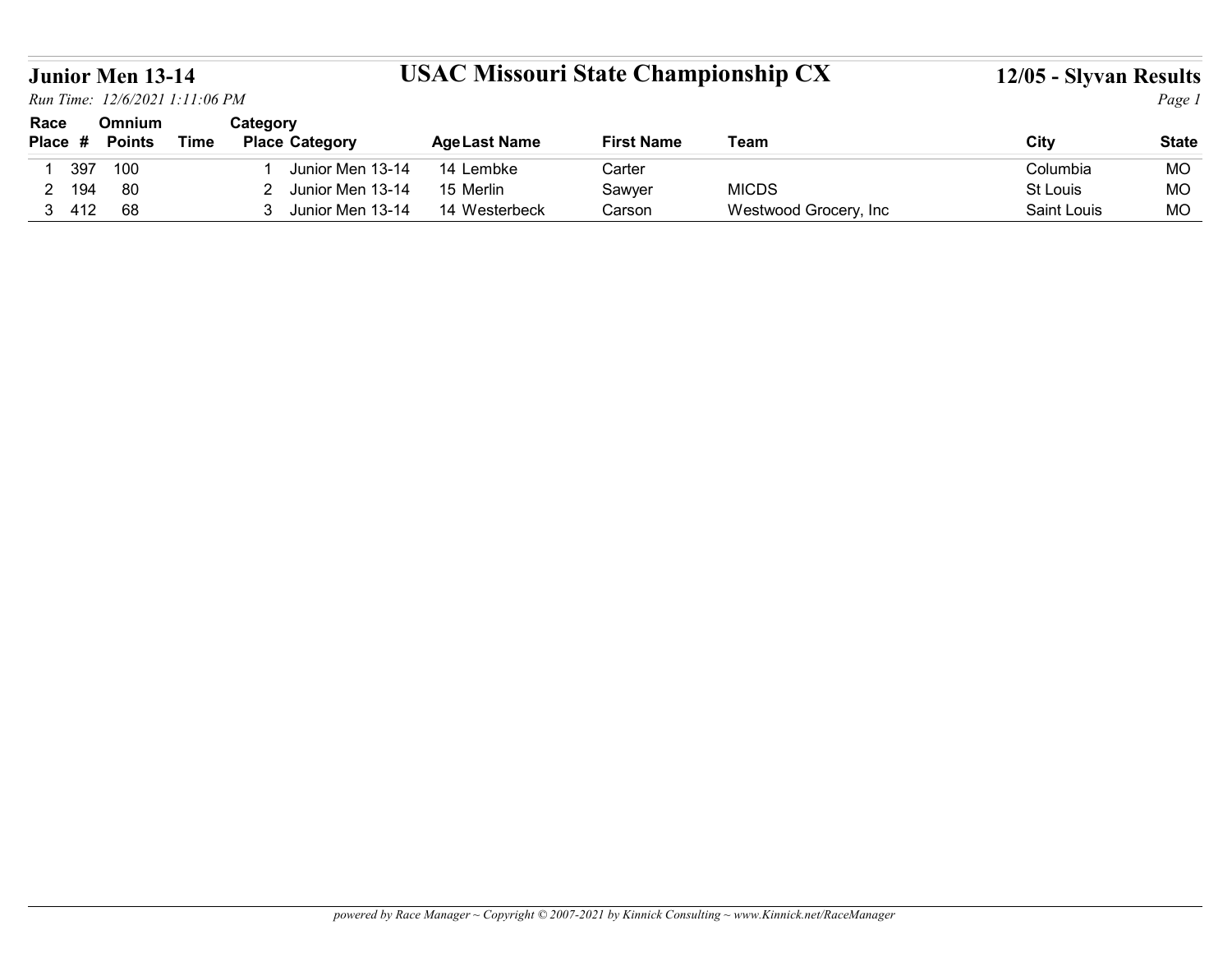## Junior Men 15-16 USAC Missouri State Championship CX 12/05 - Slyvan Results

|                    | <b>Junior Men 15-16</b>        |             |                                                          |                                            |                   |                                    |                        |                 |
|--------------------|--------------------------------|-------------|----------------------------------------------------------|--------------------------------------------|-------------------|------------------------------------|------------------------|-----------------|
|                    | Run Time: 12/6/2021 1:11:06 PM |             |                                                          | <b>USAC Missouri State Championship CX</b> |                   |                                    | 12/05 - Slyvan Results | Page 1          |
| Race<br>Place #    | Omnium<br><b>Points</b>        | <b>Time</b> | Category<br><b>Place Category</b>                        | <b>Age Last Name</b>                       | <b>First Name</b> | Team                               | City                   | <b>State</b>    |
| 175<br>-1          | 100                            |             | Junior Men 15-16                                         | 17 Reichenbach                             | Joachim           |                                    | St Louis               | <b>MO</b>       |
| 403<br>$2^{\circ}$ | 80                             |             | Junior Men 15-16<br>$2^{\circ}$                          | 17 Baugh                                   | Logan             | <b>Quantum Racing Development</b>  | O'fallon               | <b>MO</b>       |
| 3 435<br>4 398     | 68<br>60                       |             | Junior Men 15-16<br>3 <sup>1</sup><br>4 Junior Men 15-16 | 16 Kakouris                                | Elijah            | South Side Cyclery<br><b>MICDS</b> | St. Louis<br>St Louis  | MO<br><b>MO</b> |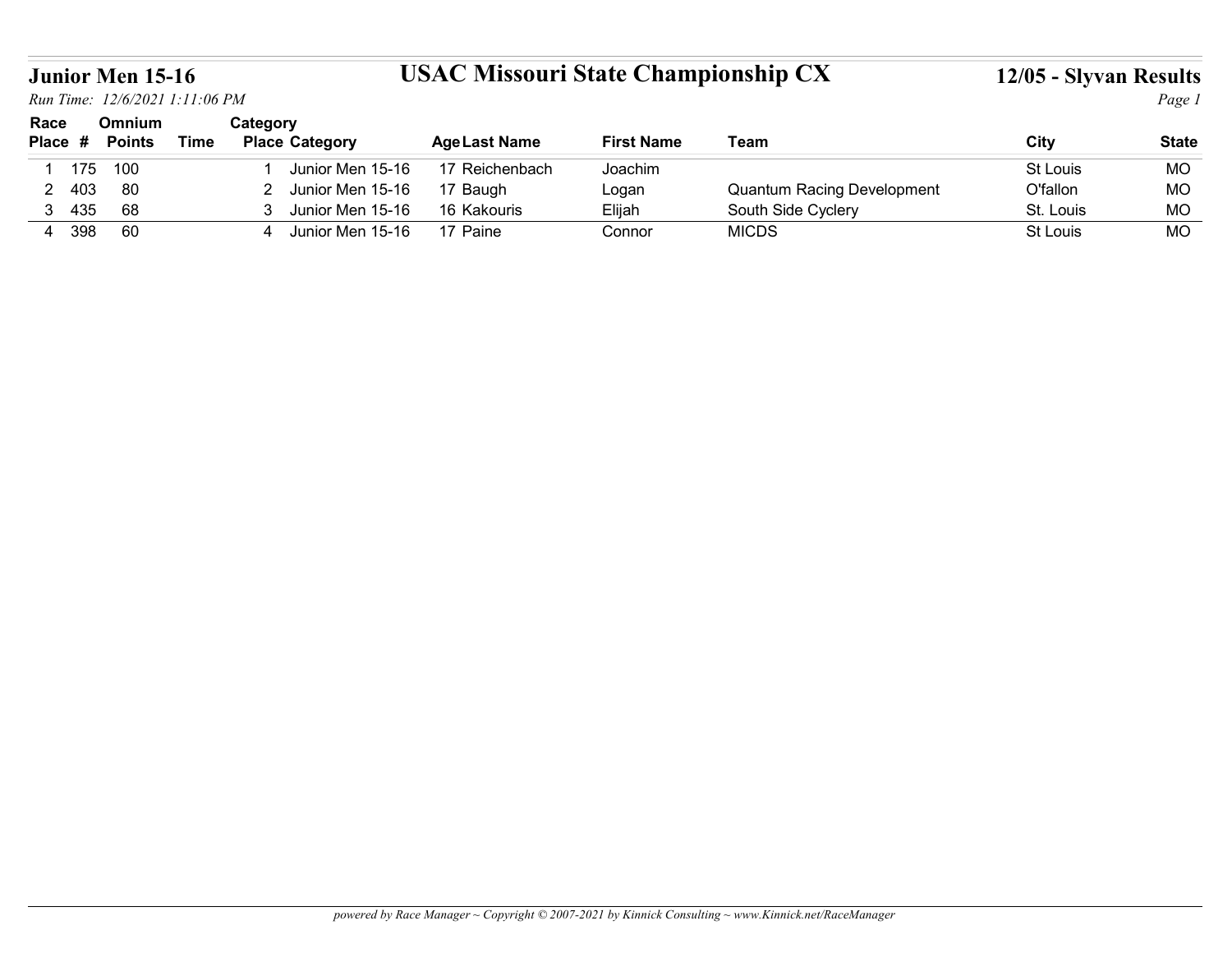## Junior Men 17-18 USAC Missouri State Championship CX 12/05 - Slyvan Results

| <b>Junior Men 17-18</b>        |               |             |                                 | <b>USAC Missouri State Championship CX</b> |                   |                                   | 12/05 - Slyvan Results |              |
|--------------------------------|---------------|-------------|---------------------------------|--------------------------------------------|-------------------|-----------------------------------|------------------------|--------------|
| Run Time: 12/6/2021 1:11:06 PM |               |             |                                 |                                            |                   |                                   |                        | Page 1       |
| Race                           | Omnium        |             | Category                        |                                            |                   |                                   |                        |              |
| Place #                        | <b>Points</b> | <b>Time</b> | <b>Place Category</b>           | <b>Age Last Name</b>                       | <b>First Name</b> | Team                              | <b>City</b>            | <b>State</b> |
| 92                             | 100           |             | Junior Men 17-18                | 19 Lawrence                                | Deron             |                                   | St Louis               | <b>MO</b>    |
| 424<br>2 <sup>7</sup>          | 80            |             | Junior Men 17-18<br>$2^{\circ}$ | 18 Stafford                                | Andrew            | <b>Quantum Racing Development</b> | O'fallon               | <b>MO</b>    |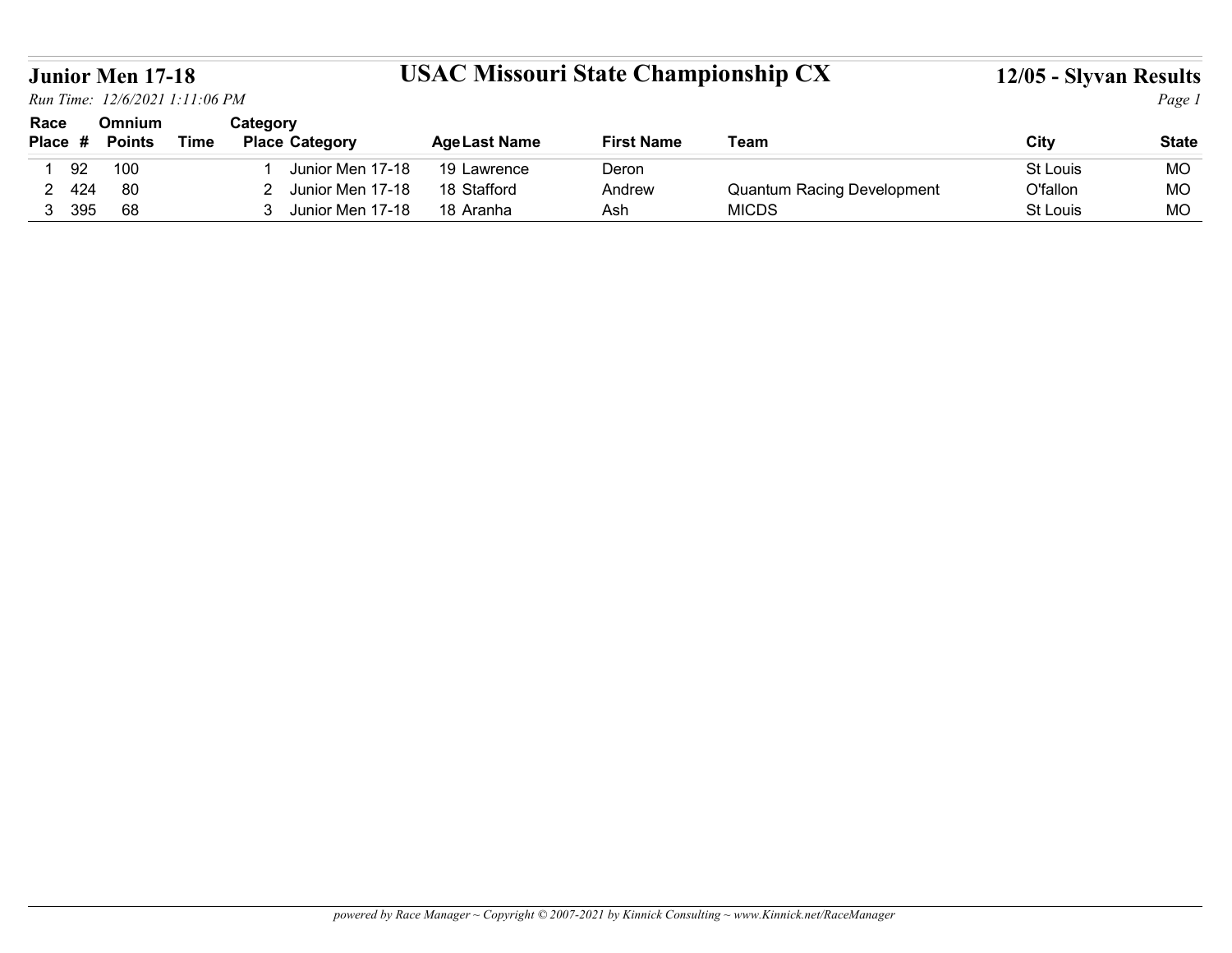|                 | <b>Junior Women 10-12</b>      |             |                                   | <b>USAC Missouri State Championship CX</b> |                   |      | 12/05 - Slyvan Results |              |
|-----------------|--------------------------------|-------------|-----------------------------------|--------------------------------------------|-------------------|------|------------------------|--------------|
|                 | Run Time: 12/6/2021 1:11:06 PM |             |                                   |                                            |                   |      |                        | Page 1       |
| Race<br>Place # | Omnium<br><b>Points</b>        | <b>Time</b> | Category<br><b>Place Category</b> | <b>Age Last Name</b>                       | <b>First Name</b> | Team | <b>City</b>            | <b>State</b> |
| 1 434           | 100                            |             | Junior Women 10-<br>-1            | 11 Kiel                                    | Charlotte         |      | Saint Louis            | MO           |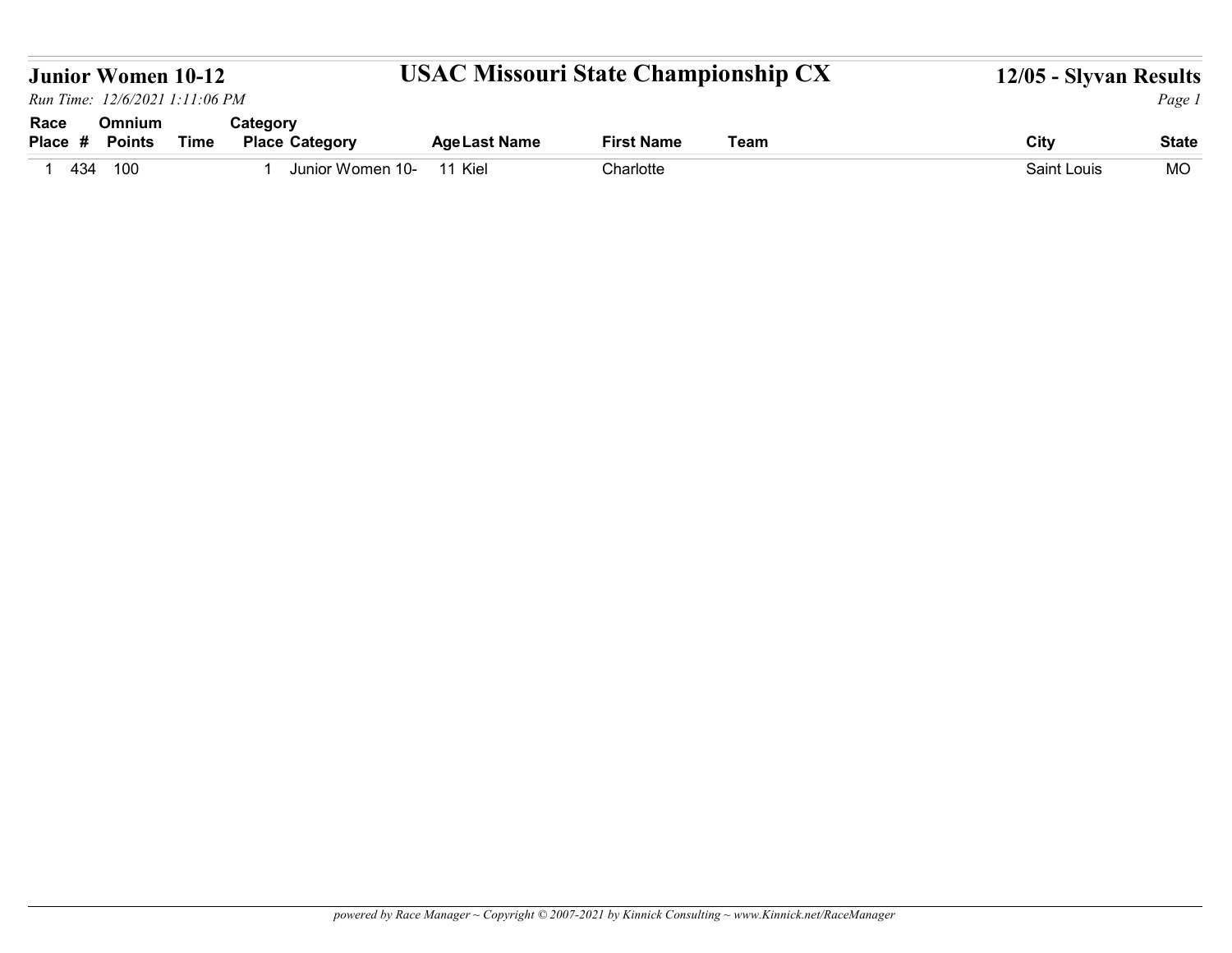### Womens Masters 40+ USAC Missouri State Championship CX 12/05 - Slyvan Results

|                 |                         | <b>Womens Masters 40+</b><br>Run Time: 12/6/2021 1:11:06 PM |                                   |                       | <b>USAC Missouri State Championship CX</b> |                   |                                                                    | 12/05 - Slyvan Results | Page 1                    |
|-----------------|-------------------------|-------------------------------------------------------------|-----------------------------------|-----------------------|--------------------------------------------|-------------------|--------------------------------------------------------------------|------------------------|---------------------------|
| Race<br>Place # | Omnium<br><b>Points</b> | <b>Time</b>                                                 | Category<br><b>Place Category</b> |                       | <b>Age Last Name</b>                       | <b>First Name</b> | <b>Team</b>                                                        | City                   |                           |
|                 | 100<br>165              |                                                             |                                   | <b>Womens Masters</b> | 54 strahan                                 | amy               | Pastaria Big Shark Racing                                          | Shrewsbury             | <b>State</b><br><b>MO</b> |
| 2 441           | 80                      |                                                             |                                   | 2 Womens Masters      | 54 Bragg                                   | Stacy             | Pastaria - Big Shark Racing Team                                   | Saint Louis            | MO                        |
| 3 302           | 68                      |                                                             |                                   | 3 Womens Masters      | 59 Dattilo                                 | Lisa kay          | Pastaria - Big Shark Racing<br>Billy Goat / St. Louis Cycling Club | St. Louis              | <b>MO</b>                 |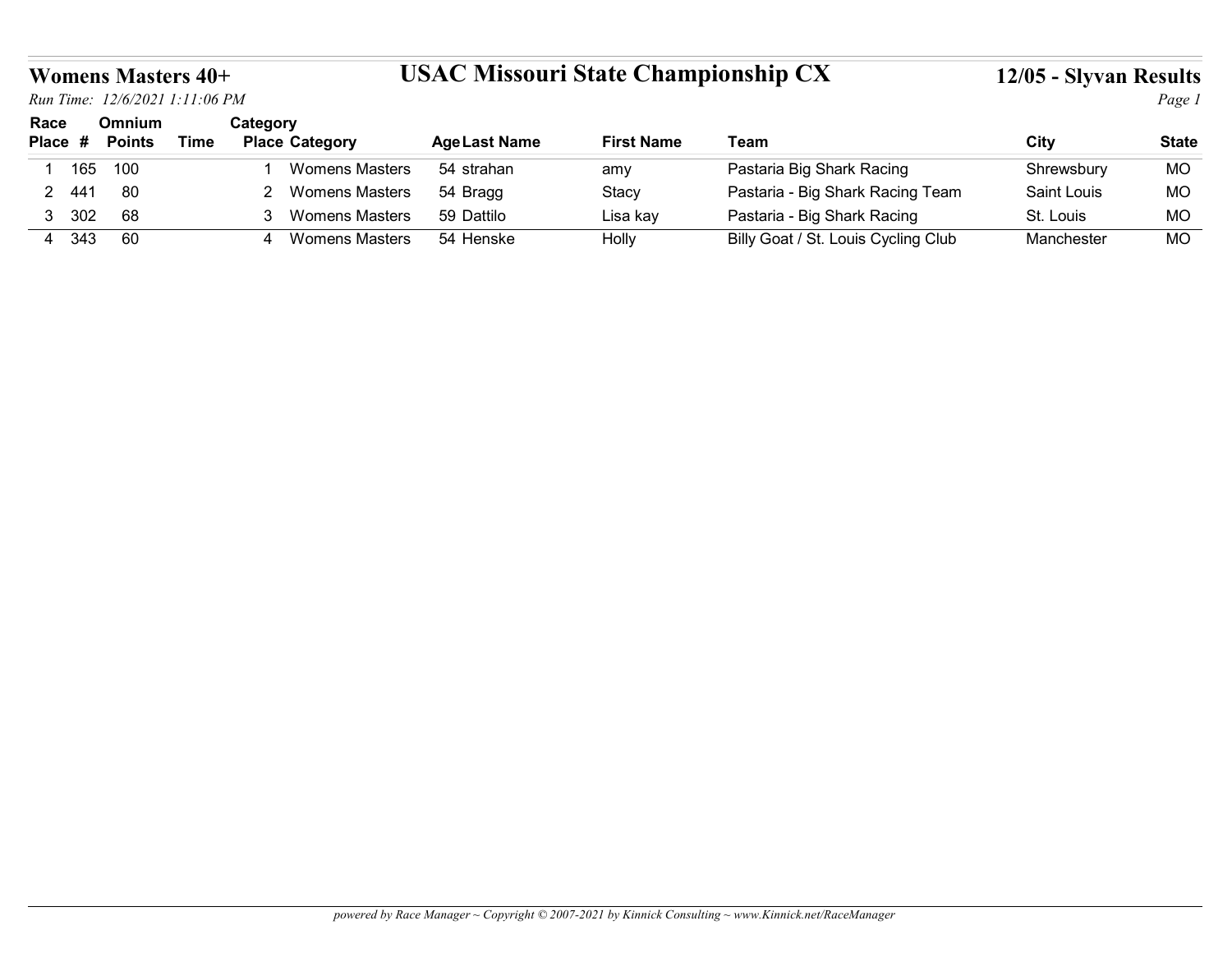## Women Category 4/5 USAC Missouri State Championship CX 12/05 - Slyvan Results

|                 |     |                                                             |          |                       | <b>USAC Missouri State Championship CX</b> |                   |                                   |                        |              |
|-----------------|-----|-------------------------------------------------------------|----------|-----------------------|--------------------------------------------|-------------------|-----------------------------------|------------------------|--------------|
|                 |     | <b>Women Category 4/5</b><br>Run Time: 12/6/2021 1:11:06 PM |          |                       |                                            |                   |                                   | 12/05 - Slyvan Results | Page 1       |
| Race<br>Place # |     | Omnium<br><b>Time</b><br><b>Points</b>                      | Category | <b>Place Category</b> | <b>Age Last Name</b>                       | <b>First Name</b> | <b>Team</b>                       | <b>City</b>            | <b>State</b> |
|                 | 228 | 100                                                         |          | Women Category        | 22 Biundo                                  | Chloe             |                                   | St. Louis              | <b>MO</b>    |
| 2               | 462 | 80                                                          |          | 2 Women Category      | 46 Clemens                                 | Tonya             |                                   | St. Louis              | <b>MO</b>    |
| 3 439           |     | 68                                                          | 3        | <b>Women Category</b> | 27 Lin                                     | Katherine         |                                   | St. Louis              | <b>MO</b>    |
| 4 305           |     | 60                                                          | 4        | <b>Women Category</b> | 41 Lampe                                   | Amy               |                                   | St. Louis              | <b>MO</b>    |
| 5.              | 451 | 52                                                          | 5        | Women Category        | 33 Crumley                                 | Mary              |                                   | St Louis               | <b>MO</b>    |
| 6               | 306 | 46                                                          |          | 6 Women Category      | 39 Jones                                   | Cassie            | Ride Finds/Barf-o-Rama/Flat Earth | Saint Louis            | <b>MO</b>    |
| 7               | 466 | 40                                                          |          | Women Category        | 32 Henning                                 | Christina         |                                   | St Louis               | <b>MO</b>    |
| 8               | 443 | 34                                                          |          | <b>Women Category</b> | 35 Yanchilina                              | Anastasia         | Pastaria - Big Shark Racing       | St. Louis              | MO           |
| 9               | 453 | 28                                                          | 9        | <b>Women Category</b> | 34 Wheeler                                 | Audrey            |                                   | O'fallon               | <b>MO</b>    |
| 10 319          |     | 40                                                          |          | 10 Women Category     | 40 Koehler                                 | <b>Tracy</b>      |                                   | St. Louis              | <b>MO</b>    |
| 11 407          |     | 20                                                          |          | 11 Women Category     | 16 mothershead                             | cozette           | Hub                               | Saint Louis            | <b>MO</b>    |
| 12 446          |     | 18                                                          |          | 12 Women Category     | 35 Cooper                                  | Olivia            |                                   | Saint Louis            | MO           |
| 13 468          |     | 16                                                          |          | 13 Women Category     | 54 rabun                                   | peggy             | momentum cycles                   | St Louis               | MO           |
| 14 449          |     | 14                                                          |          | 14 Women Category     | 29 Ayres                                   | Chapelle          |                                   | St. Louis              | MO           |
| 15 448          |     | 12                                                          |          | 15 Women Category     | 52 Martin                                  | Aletta            |                                   |                        | MO           |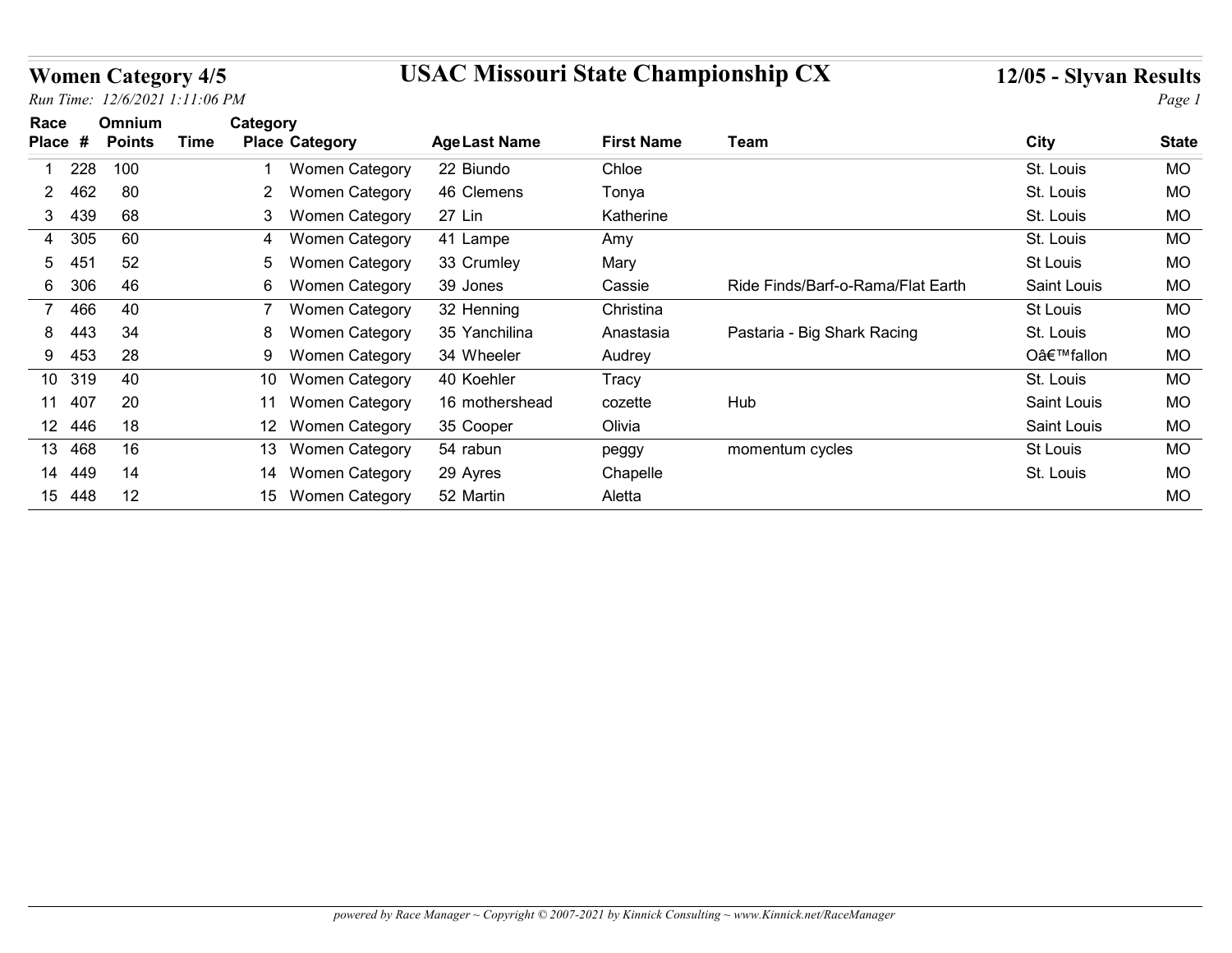## Category 4/5 USAC Missouri State Championship CX 12/05 - Slyvan Results

| Category 4/5     | Run Time: 12/6/2021 1:11:06 PM |             |                                    | <b>USAC Missouri State Championship CX</b> |                        |                                    | 12/05 - Slyvan Results                         | Page 1                 |
|------------------|--------------------------------|-------------|------------------------------------|--------------------------------------------|------------------------|------------------------------------|------------------------------------------------|------------------------|
| Race<br>Place #  | Omnium<br><b>Points</b>        | <b>Time</b> | Category<br><b>Place Category</b>  | <b>Age Last Name</b>                       | <b>First Name</b>      | Team                               | City                                           | <b>State</b>           |
| 332              | 100                            |             | Category 4/5                       | 42 Beals                                   | Joseph                 |                                    | St Louis                                       | <b>MO</b>              |
| 3970<br>2        | 80                             |             | Category 4/5                       | 14 Lembke                                  | Carter                 |                                    | Columbia                                       | <b>MO</b>              |
| 94<br>3          | 68                             |             | 3<br>Category 4/5                  | 40 Berla                                   | Bert                   | Pastaria - Big Shark Racing Team   | Saint Louis                                    | <b>MO</b>              |
| 93<br>4          | 60                             |             | Category 4/5<br>4                  | 36 Webster                                 | Chris                  |                                    | Saint Louis                                    | <b>MO</b>              |
| 91<br>5.         | 52                             |             | Category 4/5<br>5                  | 44 Roberts                                 | Daniel                 |                                    | <b>Creve Coeur</b>                             | <b>MO</b>              |
| 254<br>6         | 46                             |             | 6<br>Category 4/5                  | 24 Rausch                                  | John                   | Missouri University of Science and | Monett                                         | <b>MO</b>              |
| 7 111            | 40                             |             | Category 4/5                       | 42 Bart Jr                                 | Robert                 |                                    | Affton                                         | <b>MO</b>              |
| 224<br>8         | 34                             |             | 8<br>Category 4/5                  | 22 Akers                                   | Trevor                 |                                    | Springfield                                    | IL.                    |
| 159<br>9         | 28                             |             | 9<br>Category 4/5                  | 27 Meyer                                   | Stephan                |                                    | Clayton                                        | <b>MO</b>              |
| 10 330           | 40                             |             | 10 Category 4/5                    | 57 Frey                                    | Scott                  |                                    | Columbia                                       | <b>MO</b>              |
| 11 155           | 20                             |             | 11 Category 4/5                    | 31 Johnson                                 | Matt                   |                                    | Saint Louis                                    | <b>MO</b>              |
| 12 1010          | 18                             |             | 12 Category 4/5                    | 51 Kobush                                  | Travis                 |                                    | Martinsburg                                    | <b>MO</b>              |
| 13 95<br>14 239  | 16<br>14                       |             | 13 Category 4/5<br>14 Category 4/5 | 35 Petty<br>27 Gainer                      | Andrew<br><b>Brian</b> | The Hub Racing Team                | St. Louis<br>Florissant                        | <b>MO</b><br><b>MO</b> |
| 15 81            | 12                             |             | 15 Category 4/5                    | 40 Person                                  | Andrew                 |                                    |                                                |                        |
| 16 153           | 10                             |             | 16 Category 4/5                    | 27 Bakus                                   | Alex                   |                                    | St Louis                                       | <b>MO</b>              |
| 17 230           | 8                              |             | 17 Category 4/5                    | 42 Landsness                               | Eric                   |                                    |                                                | <b>MO</b>              |
| 18 86            | 6                              |             | 18 Category 4/5                    | 53 Martin                                  | Robert                 | Pastaria - Big Shark Racing Team   | Saint Louis                                    | <b>MO</b>              |
| 19 168           | 4                              |             | 19 Category 4/5                    | 38 Glenn                                   | Devin                  | <b>Big Tree Cycling</b>            | Saint Louis                                    | <b>MO</b>              |
| 20 316           | $\overline{2}$                 |             | 20<br>Category 4/5                 | 55 Jones                                   | Lenny                  | The Cannonball-Hub Racing Team     | St. Louis                                      | <b>MO</b>              |
| 21 176           | 0                              |             | 21 Category 4/5                    | 37 Helvey                                  | John                   |                                    | Saint Louis                                    | <b>MO</b>              |
| 22 274           | 0                              |             | 22 Category 4/5                    | 53 Beauvais                                | Jay                    | Off-Road Crew                      | Saint Louis                                    | <b>MO</b>              |
| 23 107           | 0                              |             | 23 Category 4/5                    | 38 Brewer                                  | Daniel                 |                                    | St. Louis                                      | <b>MO</b>              |
| 24 186           | 0                              |             | 24 Category 4/5                    | 42 marcotte                                | adam                   |                                    | St Louis                                       | <b>MO</b>              |
| 25 185<br>26 177 | 0                              |             | 25 Category 4/5                    | 57 Dooley<br>55 Biundo                     | Tim<br>Vito            | The Cannonball-Hub Racing Team     | <b>Webster Groves</b><br><b>Webster Groves</b> | <b>MO</b><br><b>MO</b> |
| 27 163           | 0<br>0                         |             | 26 Category 4/5<br>27 Category 4/5 | 54 Monjauze                                | Marc                   |                                    | <b>University City</b>                         | <b>MO</b>              |
| 28 173           | 0                              |             | 28 Category 4/5                    | 44 Kiel                                    | Ben                    |                                    | Saint Louis                                    | MO                     |
| 29 352           | 0                              |             | 29<br>Category 4/5                 | 45 Carroll                                 | Joshua                 | Walt's Bike Shop                   | Columbia                                       | <b>MO</b>              |
| 30 219           | 0                              |             | 30 Category 4/5                    | 56 Peraud                                  | Rich                   | The Cannonball-Hub Racing Team     | St. Louis                                      | <b>MO</b>              |
| 31 334           | 0                              |             | 31<br>Category 4/5                 | 34 Whitehurst                              | Sean                   | <b>Momentum Racing</b>             | St. Louis                                      | <b>MO</b>              |
| 32 154           | 0                              |             | 32 Category 4/5                    | 51 Denham                                  | Curtis                 |                                    | O'fallon                                       | <b>MO</b>              |
| 33 183           | 0                              |             | 33 Category 4/5                    | 24 Krausz                                  | Thomas                 |                                    | New Baden                                      | IL.                    |
| 34 70            | 0                              |             | 34 Category 4/5                    | 31 Slavich                                 | Joe                    |                                    | Saint Louis                                    | <b>MO</b>              |
| 35 178           | 0                              |             | 35 Category 4/5                    | 35 Valenti                                 | Tony                   |                                    | St. Louis                                      | <b>MO</b>              |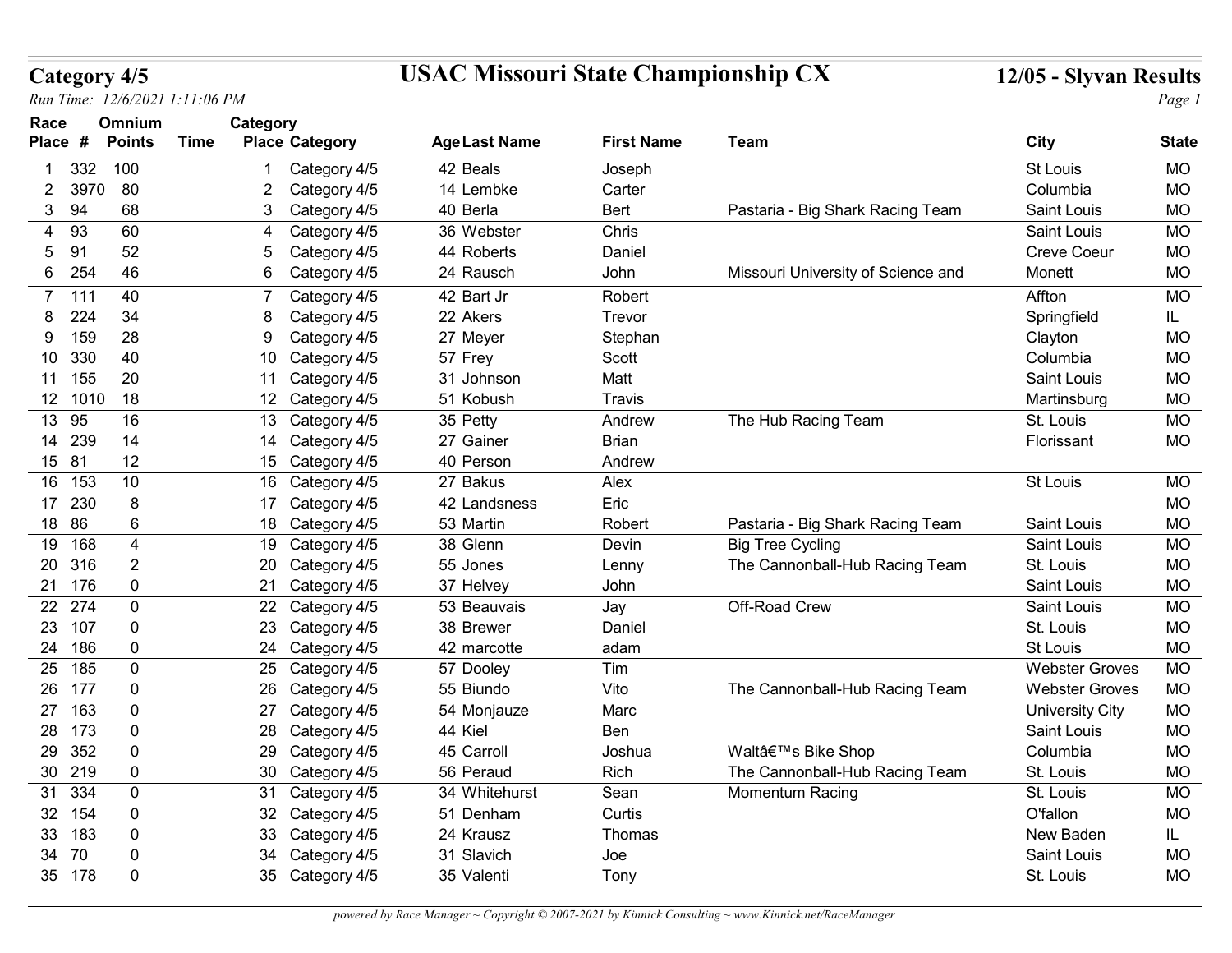# Category 4/5 USAC Missouri State Championship CX 12/05 - Slyvan Results

| <b>USAC Missouri State Championship CX</b><br>Category 4/5<br>Run Time: 12/6/2021 1:11:06 PM<br>Omnium<br>Category<br>Race<br><b>City</b><br><b>Points</b><br><b>Time</b><br><b>Place Category</b><br><b>Age Last Name</b><br><b>First Name</b><br>Team<br>Place #<br>36 99<br>34 Englert<br>$\overline{0}$<br>36 Category 4/5<br>Elliot<br>St. Louis<br>Pastaria Big Shark Racing<br>37 1650<br>$\overline{0}$<br>37 Category 4/5<br>Shrewsbury<br>54 strahan<br>amy<br>38 188<br>$\boldsymbol{0}$<br>38 Category 4/5<br><b>MO</b><br>59 Sweetin<br>Shawn<br>Defiance<br><b>Riders with No Results</b><br>Springfield<br>161<br>Category 4/5<br>29 Hess<br>Austin<br><b>MO</b><br>304<br>Category 4/5<br>Saint Louis<br>35 Kempa<br>August<br>335<br>Category 4/5<br>Columbia<br>51 Kohanyi<br>Dennis |  |  |  |  |  |
|--------------------------------------------------------------------------------------------------------------------------------------------------------------------------------------------------------------------------------------------------------------------------------------------------------------------------------------------------------------------------------------------------------------------------------------------------------------------------------------------------------------------------------------------------------------------------------------------------------------------------------------------------------------------------------------------------------------------------------------------------------------------------------------------------------|--|--|--|--|--|
| <b>MO</b><br><b>MO</b><br><b>MO</b><br>MO                                                                                                                                                                                                                                                                                                                                                                                                                                                                                                                                                                                                                                                                                                                                                              |  |  |  |  |  |
|                                                                                                                                                                                                                                                                                                                                                                                                                                                                                                                                                                                                                                                                                                                                                                                                        |  |  |  |  |  |
| <b>State</b>                                                                                                                                                                                                                                                                                                                                                                                                                                                                                                                                                                                                                                                                                                                                                                                           |  |  |  |  |  |
|                                                                                                                                                                                                                                                                                                                                                                                                                                                                                                                                                                                                                                                                                                                                                                                                        |  |  |  |  |  |
|                                                                                                                                                                                                                                                                                                                                                                                                                                                                                                                                                                                                                                                                                                                                                                                                        |  |  |  |  |  |
|                                                                                                                                                                                                                                                                                                                                                                                                                                                                                                                                                                                                                                                                                                                                                                                                        |  |  |  |  |  |
|                                                                                                                                                                                                                                                                                                                                                                                                                                                                                                                                                                                                                                                                                                                                                                                                        |  |  |  |  |  |
|                                                                                                                                                                                                                                                                                                                                                                                                                                                                                                                                                                                                                                                                                                                                                                                                        |  |  |  |  |  |
|                                                                                                                                                                                                                                                                                                                                                                                                                                                                                                                                                                                                                                                                                                                                                                                                        |  |  |  |  |  |
| 12/05 - Slyvan Results<br>Page 2                                                                                                                                                                                                                                                                                                                                                                                                                                                                                                                                                                                                                                                                                                                                                                       |  |  |  |  |  |
|                                                                                                                                                                                                                                                                                                                                                                                                                                                                                                                                                                                                                                                                                                                                                                                                        |  |  |  |  |  |
|                                                                                                                                                                                                                                                                                                                                                                                                                                                                                                                                                                                                                                                                                                                                                                                                        |  |  |  |  |  |
|                                                                                                                                                                                                                                                                                                                                                                                                                                                                                                                                                                                                                                                                                                                                                                                                        |  |  |  |  |  |
|                                                                                                                                                                                                                                                                                                                                                                                                                                                                                                                                                                                                                                                                                                                                                                                                        |  |  |  |  |  |
|                                                                                                                                                                                                                                                                                                                                                                                                                                                                                                                                                                                                                                                                                                                                                                                                        |  |  |  |  |  |
|                                                                                                                                                                                                                                                                                                                                                                                                                                                                                                                                                                                                                                                                                                                                                                                                        |  |  |  |  |  |
|                                                                                                                                                                                                                                                                                                                                                                                                                                                                                                                                                                                                                                                                                                                                                                                                        |  |  |  |  |  |
|                                                                                                                                                                                                                                                                                                                                                                                                                                                                                                                                                                                                                                                                                                                                                                                                        |  |  |  |  |  |
|                                                                                                                                                                                                                                                                                                                                                                                                                                                                                                                                                                                                                                                                                                                                                                                                        |  |  |  |  |  |
|                                                                                                                                                                                                                                                                                                                                                                                                                                                                                                                                                                                                                                                                                                                                                                                                        |  |  |  |  |  |
|                                                                                                                                                                                                                                                                                                                                                                                                                                                                                                                                                                                                                                                                                                                                                                                                        |  |  |  |  |  |
|                                                                                                                                                                                                                                                                                                                                                                                                                                                                                                                                                                                                                                                                                                                                                                                                        |  |  |  |  |  |
|                                                                                                                                                                                                                                                                                                                                                                                                                                                                                                                                                                                                                                                                                                                                                                                                        |  |  |  |  |  |
|                                                                                                                                                                                                                                                                                                                                                                                                                                                                                                                                                                                                                                                                                                                                                                                                        |  |  |  |  |  |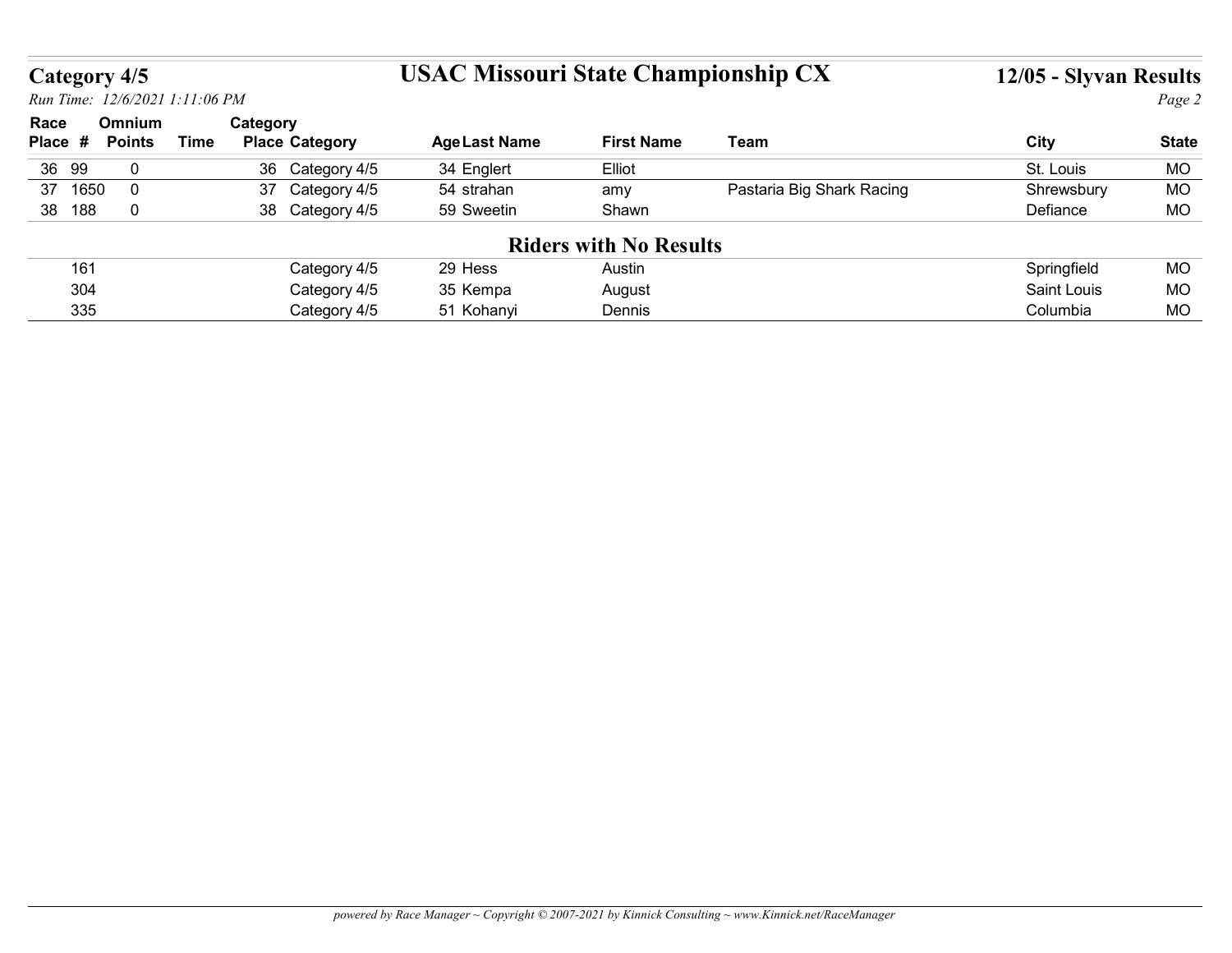## Category 3 USAC Missouri State Championship CX 12/05 - Slyvan Results

| <b>Category 3</b>                |                                        |                              | <b>USAC Missouri State Championship CX</b> | 12/05 - Slyvan Results |                                  |           |              |
|----------------------------------|----------------------------------------|------------------------------|--------------------------------------------|------------------------|----------------------------------|-----------|--------------|
|                                  | Run Time: 12/6/2021 1:11:06 PM         |                              |                                            |                        |                                  |           | Page 1       |
| Race                             | Omnium<br><b>Time</b><br><b>Points</b> | Category                     |                                            | <b>First Name</b>      | Team                             |           | <b>State</b> |
| Place #                          |                                        | <b>Place Category</b>        | <b>Age Last Name</b>                       |                        |                                  | City      |              |
| $\overline{7}$<br>$\overline{1}$ | 100                                    | Category 3                   | 38 Hynes                                   | Matthew                | Pastaria - Big Shark Racing Team | Clayton   | MO           |
|                                  | 80                                     | Category 3<br>$\overline{2}$ | 14 Child                                   | Rowan                  | Dogfish/Team Noah                | Rocheport | <b>MO</b>    |
| $\mathbf{2}$<br>118              | 68                                     | 3<br>Category 3              | 37 Hartzel                                 | lan                    | Dogfish/Team Noah                | Clayton   | <b>MO</b>    |
| $3 \quad 15$                     |                                        |                              | 35 Roeleveld                               | Matthew                |                                  | St. Louis | <b>MO</b>    |
| 83<br>4                          | 60                                     | Category 3<br>4              |                                            |                        |                                  | Columbia  | <b>MO</b>    |
| 17<br>5                          | 52                                     | 5<br>Category 3              | 40 Langworthy                              | Jonathan               |                                  |           |              |
| 6 87                             | 46                                     | 6<br>Category 3              | 57 Olsen                                   | Gregory                | Pastaria - Big Shark Racing Team | St. Louis | <b>MO</b>    |
| 97<br>$7^{\circ}$                | 40                                     | $\overline{7}$<br>Category 3 | 40 Link                                    | Michael                |                                  | Columbia  | <b>MO</b>    |
| 90<br>8                          | 34                                     | Category 3<br>8              | 47 May                                     | Simon                  |                                  | St. Louis | <b>MO</b>    |
| 84<br>9                          | 28                                     | 9<br>Category 3              | 31 Gonzalez                                | Luisalberto            |                                  | St. Louis | <b>MO</b>    |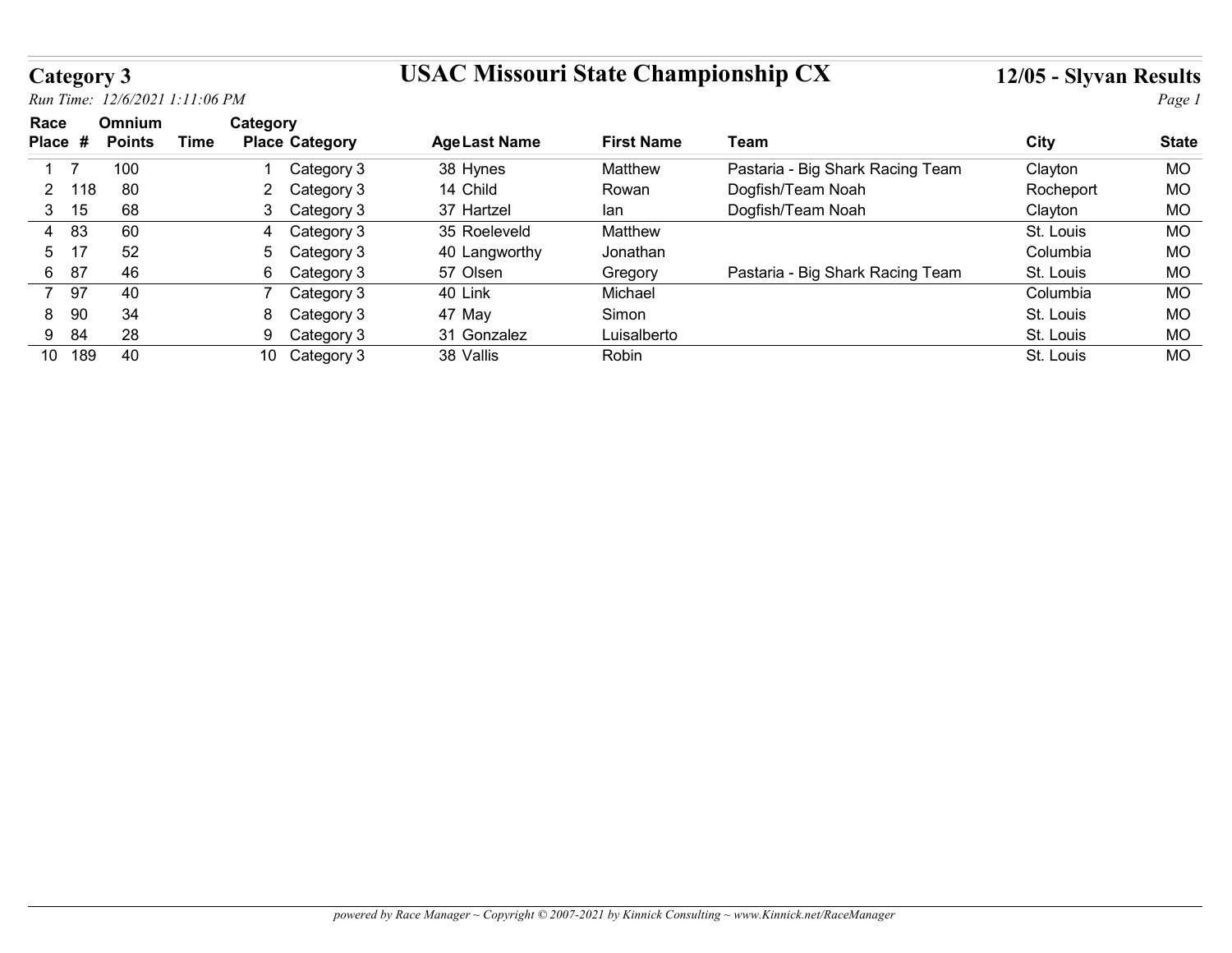## Category 1/2 USAC Missouri State Championship CX 12/05 - Slyvan Results

| Category 1/2                   |                                |                                     | <b>USAC Missouri State Championship CX</b> |                      |                                  | 12/05 - Slyvan Results  |                        |  |
|--------------------------------|--------------------------------|-------------------------------------|--------------------------------------------|----------------------|----------------------------------|-------------------------|------------------------|--|
|                                | Run Time: 12/6/2021 1:11:06 PM |                                     |                                            |                      |                                  | Page 1                  |                        |  |
| Race                           | Omnium                         | Category                            |                                            |                      |                                  |                         |                        |  |
| Place #                        | <b>Time</b><br><b>Points</b>   | <b>Place Category</b>               | <b>Age Last Name</b>                       | <b>First Name</b>    | <b>Team</b>                      | City                    | <b>State</b>           |  |
| $\overline{4}$<br>$\mathbf{1}$ | 100                            | Category 1/2                        | 43 Miller                                  | Daniel               | Pastaria - Big Shark Racing Team | Saint Louis             | <b>MO</b>              |  |
|                                | 80                             | $\overline{2}$<br>Category 1/2      | 17 Child                                   | Asa                  | Dogfish/Team Noah                | Rocheport               | <b>MO</b>              |  |
| 20                             |                                | Category 1/2<br>3                   | 54 Harre                                   | Chris                | Pastaria - Big Shark Racing Team | St. Louis               | MO                     |  |
| $\overline{2}$<br>38           | 68                             |                                     |                                            |                      |                                  |                         |                        |  |
| 293<br>4                       | 60                             | 4                                   | 29 Okenfuss                                | Jon                  |                                  | Saint Louis             | <b>MO</b>              |  |
| 5<br>$\overline{1}$            | 52                             | Category 1/2<br>5                   | 38 Boyce                                   | Wesley               |                                  | Lees Summit             | <b>MO</b>              |  |
| $\overline{2}$<br>6            | 46                             | Category 1/2                        |                                            |                      | Move Up Off-Road                 | Columbia                |                        |  |
| $\overline{7}$                 | 40                             | 6<br>Category 1/2<br>$\overline{7}$ | 46 Johnson                                 | Joshua               |                                  |                         | <b>MO</b>              |  |
| 2800                           |                                | Category 1/2<br>8                   | 29 Kukla                                   | Brian                |                                  | Columbia                | <b>MO</b>              |  |
| 6000<br>8<br>13<br>9           | 34<br>28                       | Category 1/2<br>9<br>Category 1/2   | 51 Morgan<br>33 Grman                      | Michael<br>Alexander | <b>Big Tree Cycling</b>          | Columbia<br>Saint Louis | <b>MO</b><br><b>MO</b> |  |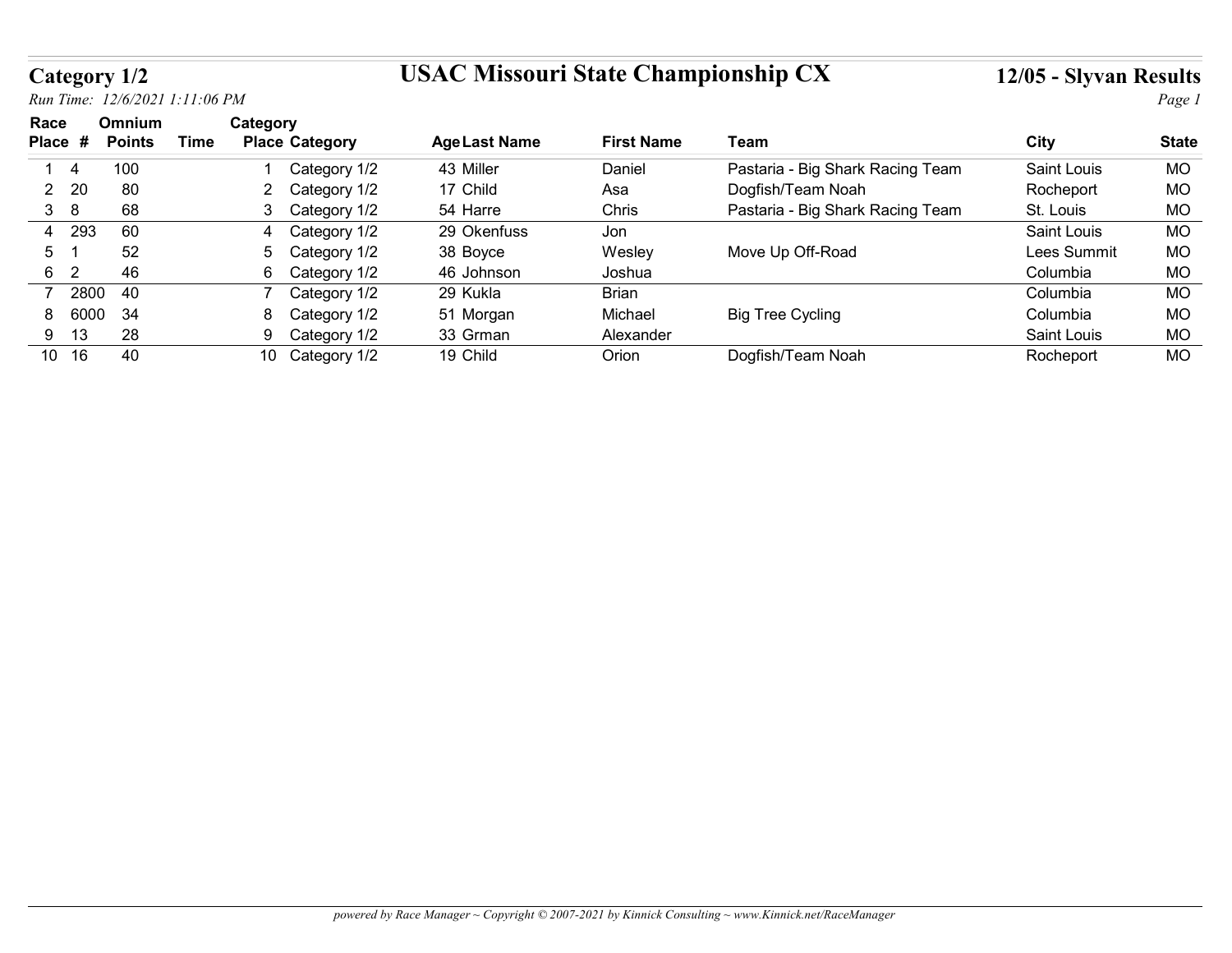# Women Category A **USAC Missouri State Championship CX** 12/05 - Slyvan Results  $O<sub>max</sub>$

|                    | <b>Women Category A</b><br>Run Time: 12/6/2021 1:11:06 PM |             |                                   | <b>USAC Missouri State Championship CX</b>                   |                   |                             | 12/05 - Slyvan Results | Page 1       |
|--------------------|-----------------------------------------------------------|-------------|-----------------------------------|--------------------------------------------------------------|-------------------|-----------------------------|------------------------|--------------|
| Race<br>Place #    | Omnium<br><b>Points</b>                                   | <b>Time</b> | Category<br><b>Place Category</b> | <b>Age Last Name</b>                                         | <b>First Name</b> | Team                        | <b>City</b>            | <b>State</b> |
| 440<br>$\mathbf 1$ | 100                                                       |             |                                   | Women Category A 38 Mcclintock<br>2 Women Category A 51 Cash | Amy               | Pastaria - Big Shark Racing | St. Louis              | MO           |